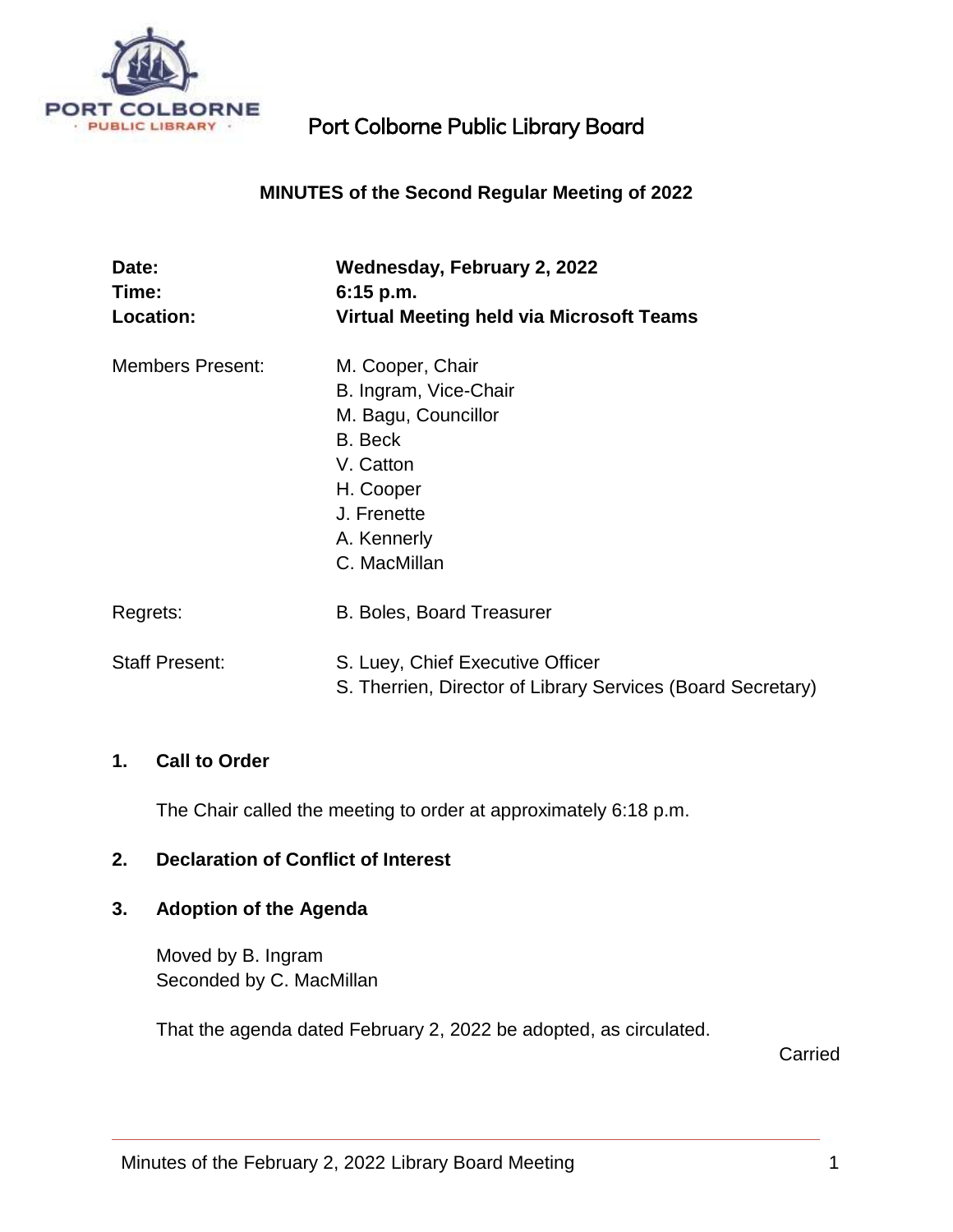

## **4. Approval of Minutes**

Moved by A. Kennerly Seconded by J. Frenette

That the minutes of the regular meeting dated January 11, 2022 be approved, as circulated.

Carried

#### **5. Business Arising from the Minutes**

#### **6. Consent Items**

#### **6.1. Circulation Reports**

- **6.1.1.** 2021 Final Circulation Report
- **6.1.2.** 2021 Digital Programming Report

#### **6.2. Financial Statement**

January 27, 2022

#### **6.3. Media Items**

- **6.3.1.** Port Colborne Public Library Digital Newsletter, February 2022
- **6.3.2.** City Hall News, February 2022

Moved by B. Beck Seconded by V. Catton

That consent items 6.1 to 6.3 be received for information purposes.

Carried

## **7. Discussion Items**

## **7.1. Director's Report (S. Therrien)**

## **7.1.1. COVID-19 Update**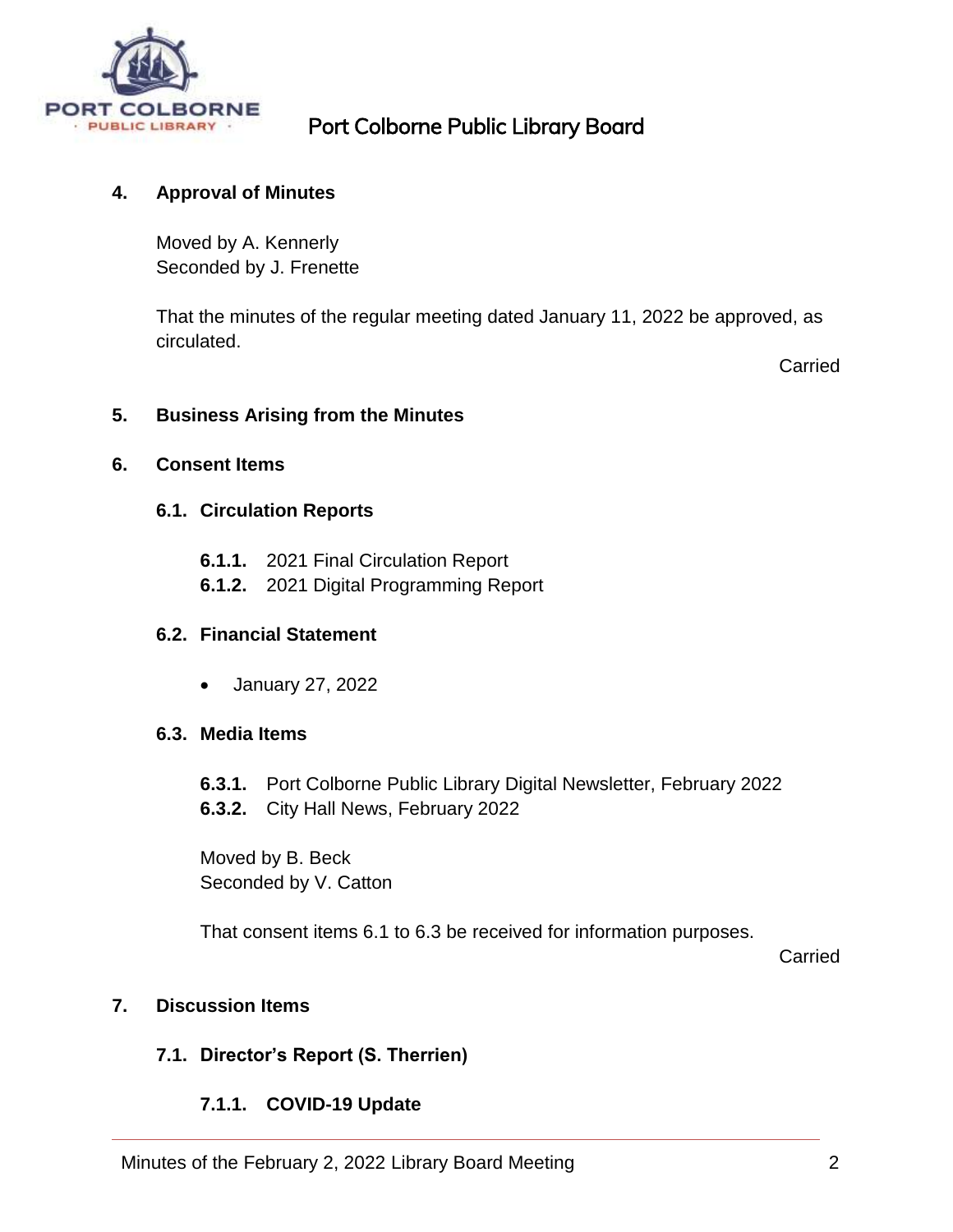

Out of an abundance of caution and in accordance with the internal precautions set by the City's Emergency Control Group, the library continues to provide contactless curbside pick-up. Patrons can also access print services and take-and-make crafts at curbside.

# **7.1.2. Communications**

The Director presented an update on library staff communications strategic plans and implementation. The library's internal communications team has been set up and is partnering with the City's team.

Library staff have access to and are participating in Applauz, an online recognition program, provided by the City of Port Colborne.

## **7.1.3. Capital Projects Update**

The Board reviewed the capital projects scheduled for 2022 including: improving connectivity, window seal remediation, sign replacement, accessible doors, and the installation of a generator.

## **7.1.4. Facilities Maintenance and Capital Projects**

The Board reviewed the progress of the Ontario Trillium Foundation Resilient Communities Fund grant project.

## **7.2. 2022 Annual Plan (S. Therrien)**

The Board reviewed its 2022 annual plan which focuses on legacy and transition readiness, strategic planning, budget planning, and evaluation processes.

## **8. Decision Items**

## **8.1. Policy Review**

- **8.1.1.** OP-18: Procurement of Goods and Services
- **8.1.2.** GOV:06: Financial Oversight